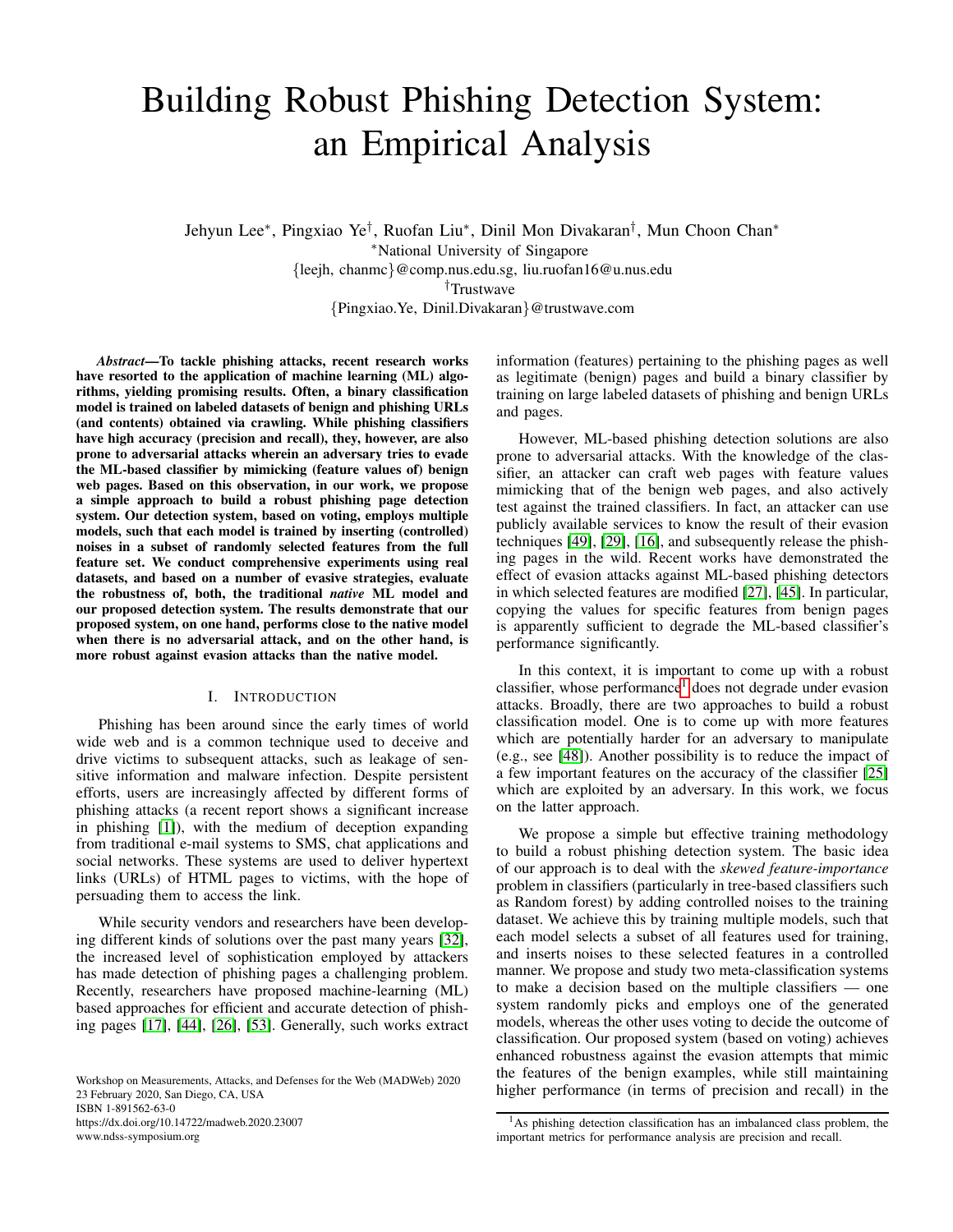scenario where there is no evasion.

We summarise our contributions in the following:

- Based on openly available datasets collected over three months for the benign URLs and one and half months for the phishing URLs, we build traditional ML classification models based on various features that are effective in detecting phishing pages with high precision and recall. Subsequently, and more importantly, we conduct systematic studies demonstrating the degradation of performance due to evasion attacks. Specifically, our results show that the area under precision-recall curve (AUPRC) decreases from 0.991 to 0.694 under adversarial attacks.
- We exploit a simple statistical technique and propose phishing detection systems that are robust against evasion attacks.
- Through extensive experiments, we study the robustness, generality and efficacy of our proposal system.

The rest of the paper is organized as follows. In the next section, after providing the background on phishing detection classifiers, we demonstrate the evasion attack and put forth the threat model that we consider in this work. As a countermeasure to the threat, we propose new detection systems that enhance the robustness of existing models, in Section [III.](#page-3-0) Subsequently, in Section [IV,](#page-5-0) we evaluate the performance of the proposed systems under multiple evasion strategies. We discuss further on evasion strategy as well as on potential future direction in Section [V.](#page-8-0) We conclude after briefing on related works in Section [VI.](#page-9-1)

#### II. MOTIVATION

Machine learning (including deep learning) has been increasingly employed for security purposes, such as anomaly detection [\[34\]](#page-10-12), [\[35\]](#page-10-13), malicious domain detection [\[8\]](#page-10-14), etc. In this section, we provide the background on phishing classifiers, including the different features used for building ML-based classifiers. Subsequently, we illustrate and thereby motivate the possibility of evading phishing classifiers built on such widely used features. Finally, we present the threat model considered in this work.

## <span id="page-1-0"></span>*A. Background*

Previous studies using machine learning techniques have mainly focused on defining new features that represent the behavior, semantic, page structure, reputation and many other characteristics of a target web site. The existing classifiers and their features have shown their efficacy in classifying phishing pages by modeling the malicious and abnormal contents of phishing pages using quantitative metrics (e.g., [\[43\]](#page-10-15), [\[44\]](#page-10-2), [\[53\]](#page-10-4)).

We categorize the phishing classifiers based on the source of the features used for building the models: i) Input sources are URLs, which can be extracted before the target website is actually accessed. ii) Input sources are both URLs as well as HTML contents, the latter requiring more time and space to collect during operation. URL strings and HTML contents are usually accessible for a deployed phishing page detection solution, in either host-based or network-based systems. Many network-based detection systems provide phishing detection services for HTTPS sessions through a secure channel, such as a web-proxy and VPN tunneling [\[18\]](#page-10-16).

Classifiers with URL-based Features: Detecting phishing pages based only on URL-based features is appealing for multiple reasons. One, URLs can be obtained from network traffic or web-proxies before the actual (malicious) page is loaded. Two, processing URLs and classifying pages using URLs can be achieved in real-time and faster than models that require HTML pages. Rakesh *et al*. [\[39\]](#page-10-17) explored statistical features on URL strings such as length of URL, suspicious symbol counts, character frequency distribution, number of target brands, similarity to English dictionary, etc. This is based on the assumption that phishing sites generally target well-known sites, thus they will attempt to deceive users by embedding targets into a URL path. Furthermore, the study assumes the lexical structure of legitimate URLs and phishing URLs are inherently different. Authors in [\[43\]](#page-10-15) proposed a methodology to quantify the intra-relatedness of tokens on a URL string. They argue that the tokens in a legitimate URL are related to each other, meanwhile, those in the phishing URLs are not. The proposal measures the quantified degree of relationship between the tokens by comparing the results from search engines.

Classifiers with HTML content-based Features: With the increased sophistication of URLs for phishing pages, the detection based only on URLs has faced some limitations [\[30\]](#page-10-18). Inspecting HTML contents is considered an expensive but worthy approach to figure out the malicious behavior which manifests more in the page contents than in the URL. Cantina+ [\[17\]](#page-10-1) incorporates URL features, HTML features and web-based features, for building a phishing detection classifier. Traditional features in URL, e.g., sensitive words, number of dots, @ symbol, etc. are reused and two new features in URLs — IP address and out-of-position TLD — are also proposed. As for HTML, the work mainly considers on characterising the login form and hyperlinks. External features include WHOIS records and search engine results. Later works such as [\[22\]](#page-10-19) and [\[53\]](#page-10-4) further expanded the feature set, based on the insight that phishing sites include hyperlinks that are pointing outside of the domain, hence it is useful to compute the internal/external link ratio and internal/external resource ratio. In another work, Samuel *et al*. [\[44\]](#page-10-2) gave attention to the relationship between the URLs and HTML pages during the browsing process for each single URL access. For example, an interesting intuition they put forth was that the frequently appearing word tokens should be consistent in the starting, landing and intermediate redirection URLs, and also in HTML contents, for benign URL access.

We trained different classifiers based on fifty-one phishing detection features from multiple previous works [\[17\]](#page-10-1), [\[44\]](#page-10-2), [\[46\]](#page-10-20), [\[51\]](#page-10-21), [\[28\]](#page-10-22); the feature categories and examples are listed in Tables [I.](#page-2-0) For avoiding ambiguity, from now on, we use a phishing page which has a URL and an HTML page as an entity of classification. Fig. [1](#page-2-1) plots the precision-recall curves (PRC) achieved by the classifiers on test data. Precision is the fraction of correctly predicted pages of all those predicted as phishing; whereas, recall is the fraction of correctly predicted pages of all those that were actually phishing URLs. A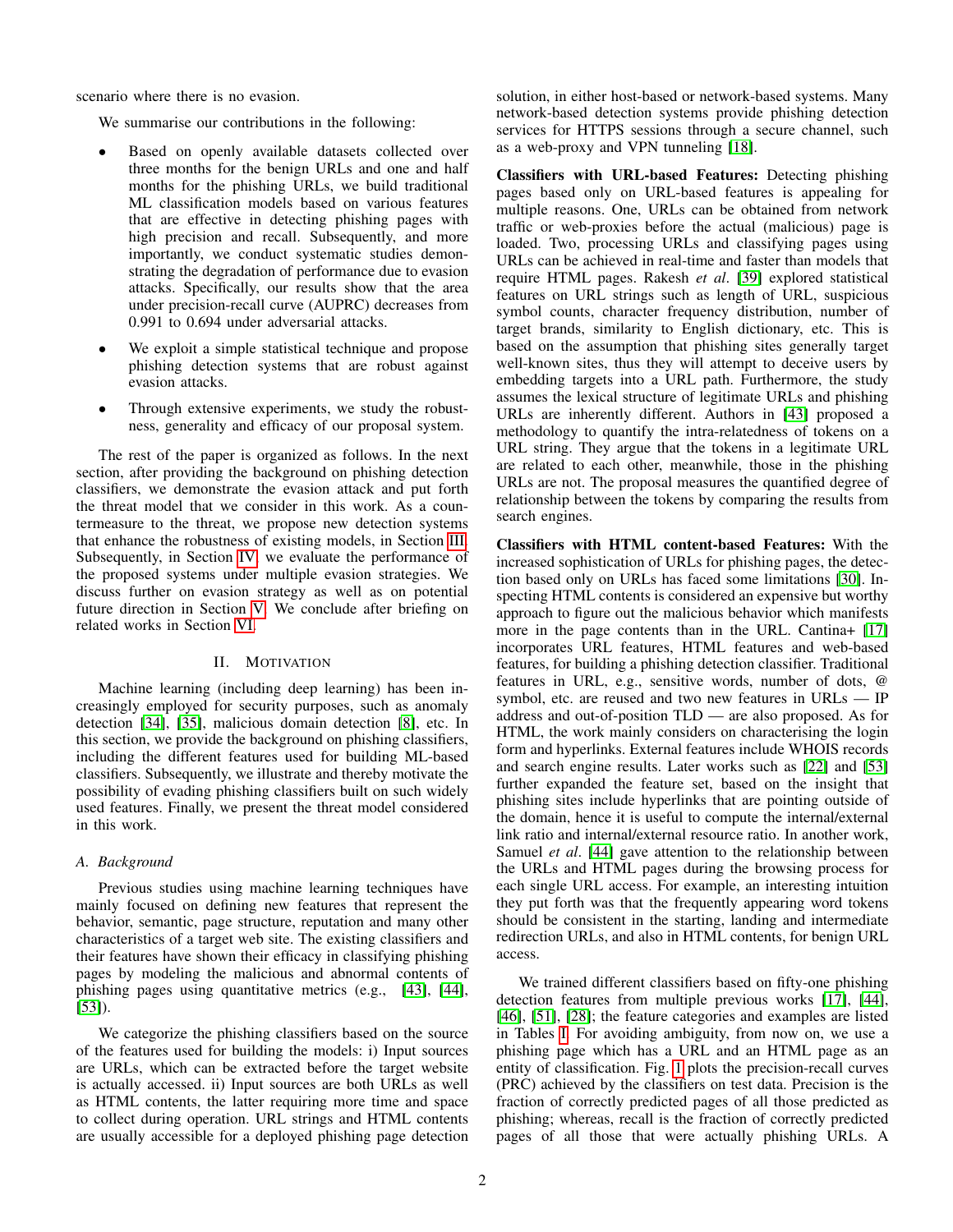<span id="page-2-0"></span>TABLE I: Feature set used for building a test phishing page detection model. The full list of features is given in Appendix.

<span id="page-2-1"></span>

| Source                                                     | # of features                                                                 | Examples                                                                                                                            |  |  |  |
|------------------------------------------------------------|-------------------------------------------------------------------------------|-------------------------------------------------------------------------------------------------------------------------------------|--|--|--|
| URL string                                                 | 13                                                                            | Length of URL, Number of tokens in URL,<br>Length of domain name, Number of dots<br>in URL, Suspicious tokens in URL, etc.          |  |  |  |
| HTML content                                               | 38                                                                            | Number of images, Depth of DOM structure,<br>Ratio of internal resources, Length of HTML<br>text, Number of unique file types, etc. |  |  |  |
| Total                                                      | 51                                                                            |                                                                                                                                     |  |  |  |
| 1.0<br>0.8<br>Precision<br>0.6<br>0.4<br>0.2<br>0.0<br>0.0 | Naive-bayes<br><b>KNN</b><br>Random forest<br><b>SVM</b><br>0.3<br>0.2<br>በ 1 | 0.5<br>0.4<br>0.6<br>0.7<br>0.8<br>0.9<br>1.0<br>Recall                                                                             |  |  |  |

Fig. 1: Detection performance comparison of machine learning algorithms for phishing page detection

classifier with recall 1.0 detects all phishing pages, but that is valuable only if the precision is high, otherwise, the number of false positives that an analyst would have to go through will be quite high. Therefore, from an operational perspective, having high precision is very important. From Fig. [1,](#page-2-1) we observe that Random forest classifier performs the best; henceforth, our discussions and evaluations will be based on Random forest classifier.

## *B. Evasion by mimicking benign values of targeted features*

Many works on phishing classifiers are prone to adversarial attacks. On learning the feature set used for building the classification model deployed, an adversary can, with little effort, develop a phishing web page that easily evades the classifier. That is, an adversary can mislead the system to classify a malicious sample as a benign sample. In particular, an adversary can achieve this misclassification by exploiting the knowledge of the classification model. In a couple of taxonomies, this kind of attacks are categorized as *exploratory attacks* [\[4\]](#page-9-2), [\[27\]](#page-10-8). Liang *et al.* [\[27\]](#page-10-8) confirms that even a widelyused commercial phishing detection system can be bypassed by the exploratory attack. Once an adversary knows the features of the phishing classifier that are useful in differentiating the two classes (benign and phishing), the adversary can craft the phishing page in a way that, such features have appropriate values to evade the classifier.

To confirm the threat due to evasion attacks on a phishing classifier, we carried out a set of experiments on Random forest based phishing page classifier. Here we set a simple evasion attack assuming knowledge of the model — for the top important features of the classifier, the phishing pages copied the values corresponding to the benign web pages (which is also the goal of the attacker in any case, as a phishing page is supposed to appear very similar to the target benign web page). Fig. [2](#page-2-2) plots the PRC of the traditional or *native* classifier when

<span id="page-2-2"></span>

Fig. 2: Phishing page detection performance under evasion attack that mimics values from benign datasets for different selected features in 50% of the phishing pages

<span id="page-2-4"></span>

Fig. 3: Effect of evasion when only a certain percentage of phishing pages are modified for evasion purposes. Top 20 features were used for evasion attack.

there is no evasion attack, and when there is an evasion attack mimicking top 10 and top 20 features for half of phishing pages in the test set<sup>[2](#page-2-3)</sup>. As a consequence of the attack, 99.1% of AUPRC (area under PR curve) achieved under the naive condition falls to 94.0% and 89.1%, when top 10 and top 20 features, respectively, are evaded. AUPRC gaps between the different PRCs in the figure clearly confirm the efficacy of the evasion attacks and the degradation of the classifier. Fig. [3](#page-2-4) plots evasion on top 20 features of the native model, when 25%, 50%, 75%, and 100% of phishing samples are modified for evasion. When the percentage of evading phishing pages increases to 75% and 100%, AUPRC drops further to, 81.9% and 69.4%, respectively. We can observe in Figure [2](#page-2-2) that, selecting random features for evasion does not affect the performance significantly, and knowing the top discriminative features that help in classification is important for an adversary to craft effective evasive pages.

#### *C. Threat model*

We consider the ML-based phishing detection system as the primary victim of attacks. An adversary is the one behind a phishing attack; equally importantly, an adversary in our work attempts to evade the phishing detection systems so that the

<span id="page-2-3"></span><sup>2</sup>Details of the dataset and features for this scenario are given in Section [IV.](#page-5-0)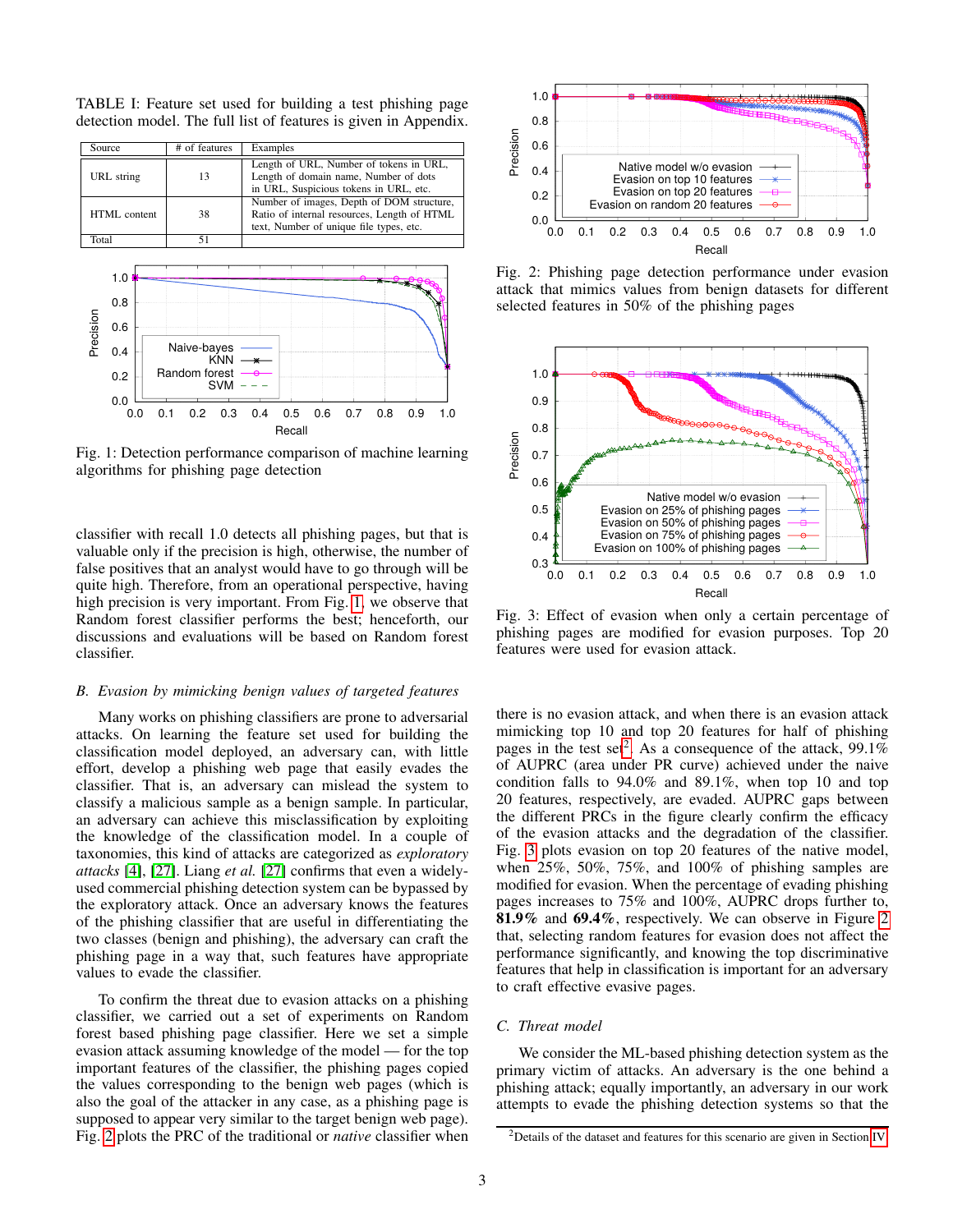phishing web page that has been set up is accessible to the end-user (also a victim).

Adversary capability: We assume that an adversary in our scenario has a general understanding of machine learning algorithms to evade the ML-based phishing detection system. An adversary may have control over the domain name and the content of a web server which serves malicious contents. To achieve this goal, adversaries need to have the ability to craft and register new domain names. An adversary may also have the capability to learn the important features used by a target detection system. There are two ways to achieve this: (i) *whitebox attack*: the adversary could build a classifier using openly available datasets, such as Alexa top websites [\[2\]](#page-9-3), PhishTank database [\[38\]](#page-10-23), etc.; this is also the commonly used approach by defenders. Based on the classifier model built, the adversary can learn the important features of use. For example, training Random forest classifier, one can obtain an importance score of features used (which is also dependent on the correlation of features). There are also other ways of estimating feature ranks (or importance); see [\[13\]](#page-10-24) for example. (ii) *black-box attack*: through repeated tests, an adversary could potentially guess the features used in the ML-model, as the adversary can also observe the result of his attack (if the phishing web page is accessed or not) [\[7\]](#page-10-25), [\[27\]](#page-10-8), [\[40\]](#page-10-26).

Scope and assumptions: We do not limit the features that can be exploited by an adversary, as long as the features are from URLs and HTML contents, both of which are under the control of the attacker. However, a phishing site cannot be exactly the same as a benign site for a practical reason; for example, a phishing site targeting a bank website, would need at least the URL to be different. We do not specify the method to drive a victim to the phishing web server; e.g., it could using spam email, social engineering, SMS, etc.

The *causative attacks* [\[5\]](#page-9-4) that affect the training dataset or training process are not considered in our threat model. The causative attacks to a security application although aims to lower the system performance, its execution is a critical security breach of a confidential system; and this cannot be solved via robust modeling. Poisoning attacks including training data manipulation and injection as well as direct logic corruption are not considered here. Neither is the availability attack within our scope of work. The evasion attack is carried out only at the inference stage.

Lastly, we do not consider the techniques that require analysis of the web pages as rendered by the browsers as well as those that analyse the dynamic behavior of the pages, for example using visual comparisons [\[14\]](#page-10-27), [\[31\]](#page-10-28) and sandboxing approaches [\[19\]](#page-10-29).

## <span id="page-3-0"></span>III. ROBUST PHISHING PAGE DETECTION WITH FEATURE RANKING CONTROL

In this section, we propose a methodology to build a phishing detection system that enhances the robustness of an existing phishing page classifier against evasion attacks. One straight-forward way to achieve this would be to train different classifiers with different sets of features (i.e., each classifier has some features removed); and then use an integrated model based on these classifiers, so as to hinder an adversary from learning the features used for classification. However,

<span id="page-3-1"></span>

Fig. 4: Process diagram of robust n-version phishing page modeling

the removal of features from a classifier is potentially risky because the removed features are no more considered (in that respective model) for the purpose of classification. Instead, we propose a different methodology, wherein multiple instances of classifiers are generated, but without changing the feature set and model-building algorithms. The multiple classifiers are created from the same feature set, by *manipulating* the actual values of *randomly* selected features. The detection system can then operate these different instances of the classifiers, which together are (possibly) more robust against the evasion attacks than one single classifier.

Figure [4](#page-3-1) illustrates the modeling process for building a robust detection system using multiple classifiers. In the following, we describe the important steps involved in the process; i.e., (i) changing the feature ranking of a model using *noise insertion*, ii) creating multiple models having *diverse* feature rankings, and lastly, iii) building a robust phishing page detection system with the multiple models.

## <span id="page-3-2"></span>*A. Noise insertion on feature values*

The first step towards building a robust phishing detection model is to change the ranking of features. There are a few well-known techniques to achieve this [\[25\]](#page-10-11); one of them is to *inject* or *insert* noise to the values of a selected feature [\[12\]](#page-10-30), [\[15\]](#page-10-31). Intuitively, adding noise decreases the feature weight within a classifier (such as a tree-based classifier), and consequently, other features (whose values have not been modified) gain importance in this new *noised* training dataset.

The noise generator, depicted in Figure [4,](#page-3-1) modifies the values (or data points) of a selected feature in the training dataset to arbitrary values. The algorithm for noise generation is guided by two principles: (i) the range of the original values must be retained because it is part of the feature characteristic; and (ii) change of value should not be very arbitrary, lest the correlation with another feature may be broken. Thus, we propose to shift a selected data point to random distance, but within a fixed range of the original value.

Algorithm [1](#page-4-0) gives the pseudo-code for noise generation. V is the list of all data values for a particular feature  $f$  obtained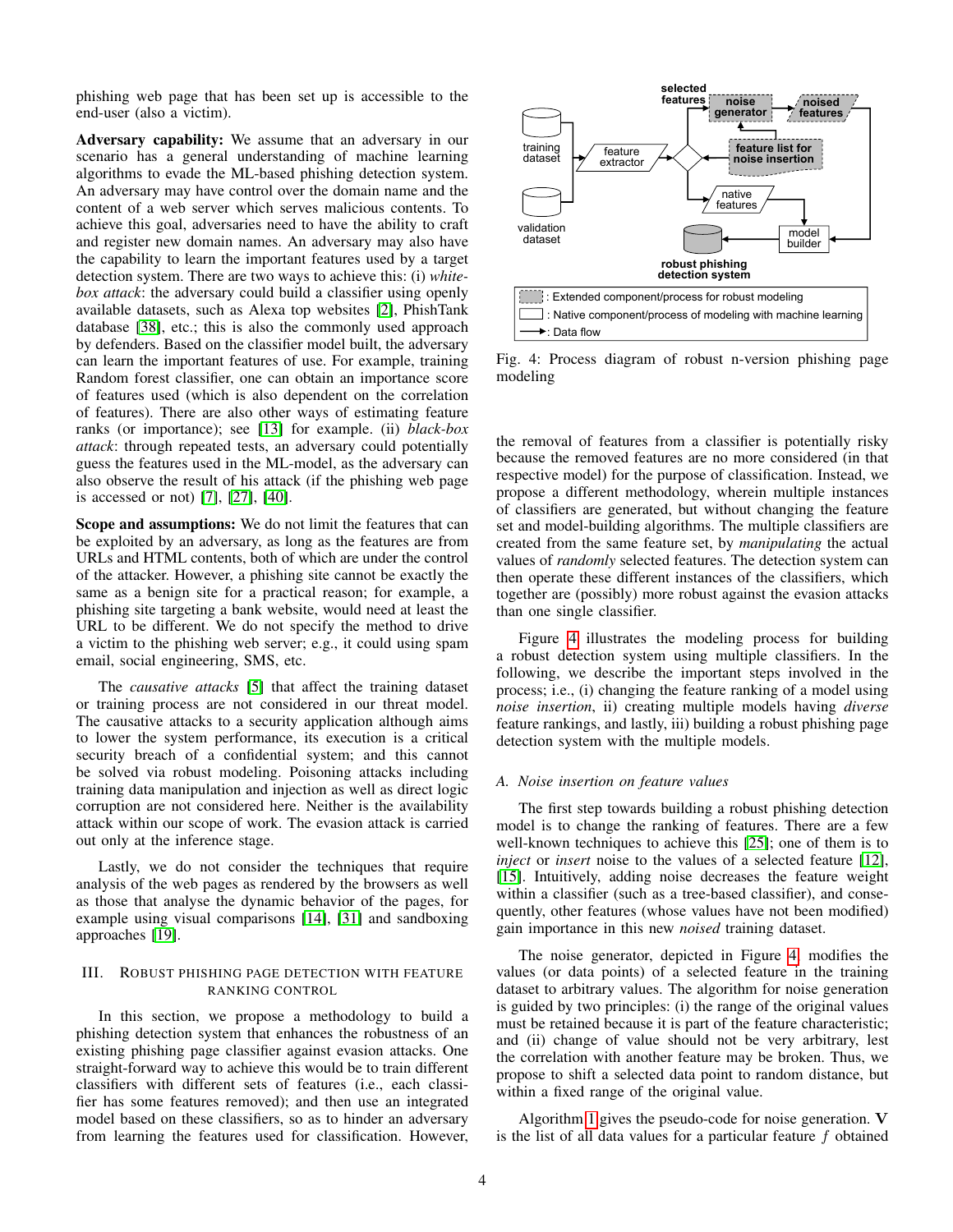<span id="page-4-1"></span>

Fig. 5: Change on feature importance and ranking by noise insertion; top twenty features of the models before and after noise insertion.

from the training dataset (for simplicity, we do not use a subscript to indicate feature), and  $W$  is the output list with the *noised* values for the same feature  $f$ . Obviously, V and W are of the same length  $N$ . Noises are generated differently for different data types — binary, continuous real numbers, and discrete numbers. For binary values, they are flipped based on the Bernoulli distribution with probability  $p$  (the noise-level factor). For continuous and discrete data values, the original data value is increased or decreased using a random value generated from a Gaussian distribution such that the new value is within the range of the values of that particular feature. The Gaussian distribution has zero mean; the standard deviation (second parameter) is estimated based on the data points.

To illustrate the concept of Algorithm [1,](#page-4-0) we inserted noises to the top ten features of the native model and trained a *noised model*. This noised model is also used in the rest of the paper for comparison purposes. Figure [5](#page-4-1) shows how the feature ranks of the native model are changed due to noise insertion. The figure lists the top twenty important features of the native (left side of figure) and the noised (right side of figure) models. The feature domain\_occurrence which is the most important feature in the native model is moved out of the top twenty in the noised model; and instead, internal\_link\_ratio feature (which has fourteenth rank in the native model) takes the top rank. Therefore, the evasion attack which targets the top twenty features of the native model is only able to hit less than half of them in the top twenty of the noised model. The evasion attack faces two different conditions. First, the sum of the feature importance of the attacked features is now much lower. However, (unavoidably) some other lesser important features have more importance with higher ranks. Second, the features which are not used for evasion have more feature importance in the noised model than the native model. The eleven features which are not targeted in the native attack have higher ranks in the noised model. We will show how these differences affect the performance against the evasion attack in Section [IV.](#page-5-0)

# *B. Building multiple models having diverse feature rankings*

Towards building a robust detection system that is not adversely affected by evasion attacks, we build on our insight <span id="page-4-0"></span>Algorithm 1 Noise insertion to values of a target feature

**Input:**  $\mathbf{V} = \{v_i\}_{i=1}^N$ ; *p*: noise-level factor **Output:**  $\mathbf{W} = \{w_i\}_{i=1}^N$ 1: function INSERTNOISE(V,  $p$ ) 2:  $r_{\text{max}} \leftarrow \max(\mathbf{V})$  b upper bound of the values<br>3:  $r_{\text{min}} \leftarrow \min(\mathbf{V})$  b lower bound of the values 3:  $r_{\text{min}} \leftarrow \min(\mathbf{V})$   $\triangleright$  lower bound of the values 4: if  $ISBINARY(V)$  then 5: for  $i \leftarrow 1$  to N do 6:  $d \leftarrow \text{BERNOULLI}(p) \Rightarrow \text{Bernoulli distribution}$ 

7: **if**  $d = 1$  then 8:  $w_i \leftarrow v_i \oplus 1$   $\triangleright$  flip when  $d = 1$ 9: end if 10: end for 11: return W 12: end if  $\triangleright$  below steps, for both continuous and discrete numbers 13:  $g \leftarrow (r_{\text{max}} - r_{\text{min}}) \times p$ 14: for  $v_i \in V$  do 15:  $d \leftarrow$  GAUSSIAN(0, g)

16: **if** ISINTEGER(V) then  $\triangleright$  for discrete numbers 17:  $d \leftarrow \text{Round}(d)$ 18: end if 19:  $w_i \leftarrow \min(r_{\text{max}}, \max(r_{\text{min}}, v_i - d))$ 20: end for 21: return W 22: end function

of randomizing the ranking of features. While the previous section described how we add noise to feature values, in this section, we decide on how to choose the features to be noised. Observe that, while inserting noise to feature values makes the model robust, that would also affect the classification accuracy (in terms of precision and recall). Therefore, robust model building has to consider the trade-off between accuracy under normal scenario and accuracy under evasion attack.

Considering the above, we next present Algorithm [2,](#page-5-1) that, in essence, selects a random number of features from each subset (or *bucket*) of features and inserts random noise into the corresponding values, to subsequently create multiple models with diverse feature ranking. The buckets form a partition of the entire feature set. If  $m$  denotes the number of features used to build a phishing detection model, let  $k, k \leq m$ , denote the number of features we want to select to define each bucket; therefore the size of each bucket is  $m/k$  (assuming m is a multiple of k). Therefore, if  $\mathbf{F} = \{f_1, f_2, \dots, f_m\}$  denotes the feature set used, the buckets  $b_i$ 's are such that,

$$
\cup_{i=1}^{(m/k)}b_i={\mathbf{F}}\text{ and } \cap_{i=1}^{(m/k)}b_i=\emptyset.
$$

Algorithm [2](#page-5-1) takes as input the training dataset  $\mathcal{D}^{train}$ , the number of features  $m$ , the constant size  $k$  of all buckets, the number of features  $l_i$  to be noised in each bucket  $b_i, 1 \leq i \leq m/k$ , and the noise-level factor  $p_f$  for each feature f. The output is a model M that has  $l_1 + l_2 + \ldots l_{m/k}$  features noised. Note that, each execution of Algorithm  $2$  gives a (possibly) different model with not only different number of features selected for noise insertion, but also trained on different feature values for those noised features. Thus we generate  $n$  models,  $\mathcal{M}_1, \ldots, \mathcal{M}_n$  by running Algorithm [2](#page-5-1) *n* times.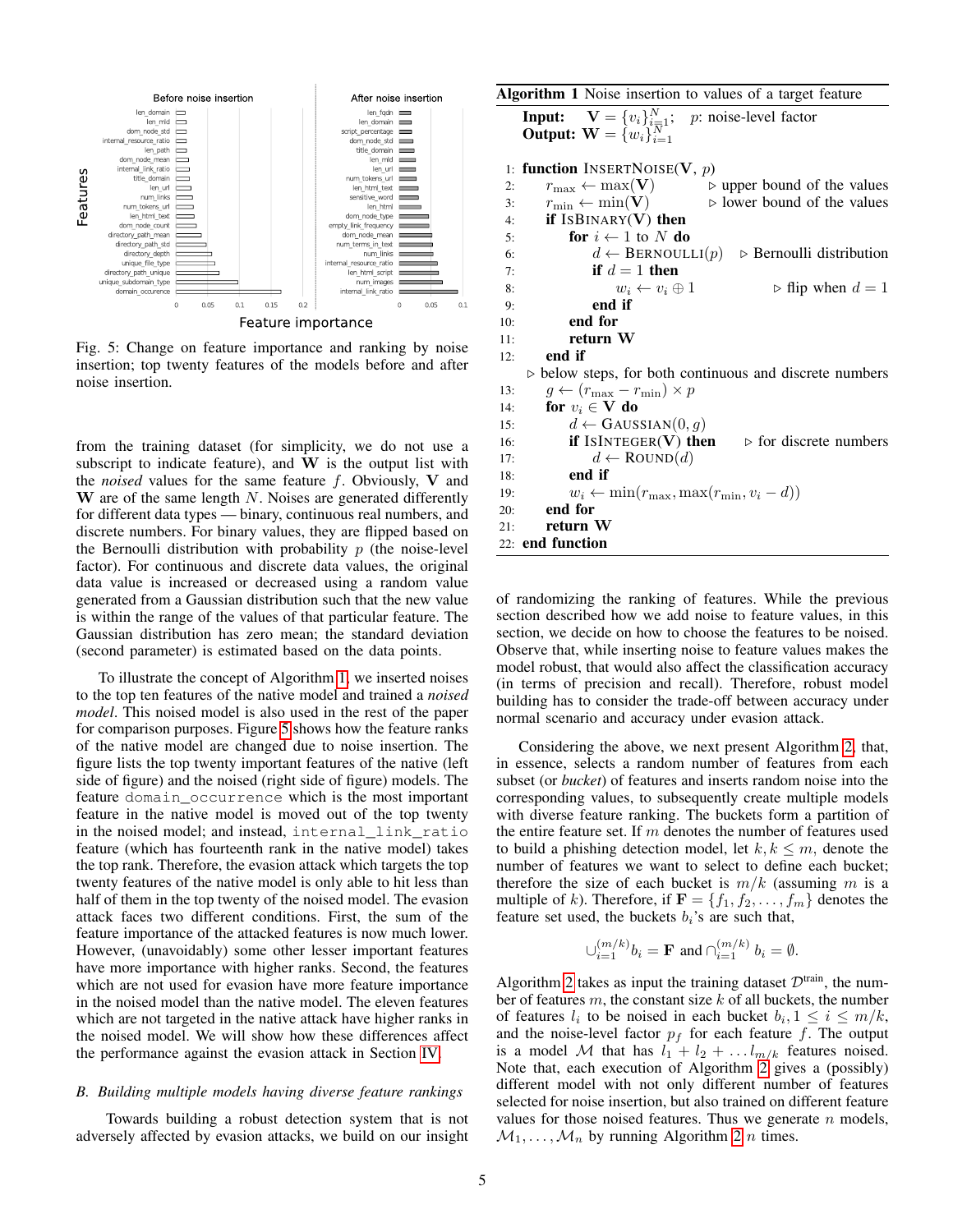<span id="page-5-1"></span>

| Algorithm 2 Model creation with random feature ranking |  |  |  |  |  |  |  |
|--------------------------------------------------------|--|--|--|--|--|--|--|
|--------------------------------------------------------|--|--|--|--|--|--|--|

```
Input: \mathcal{D}^{\text{train}}; m; k; \{l_i\}_{i=1}^{(m/k)}; \{p_i\}_{i=1}^{m}Output: M
 1: for each bucket b_j, j = [1, \ldots, m/k] do
 2: F<sup>noise</sup> ← F<sup>noise</sup>∪ {Select l_j features randomly from b_j}
3: end for
4: for i \leftarrow 1 to m do
 5: if i \in \mathbf{F}^{\text{noise}} then
 6: \mathcal{D}_i^{\text{noise}} \leftarrow \text{INSERTNoise}(\mathcal{D}_i^{\text{train}}, p_i)7: else
 8: \mathcal{D}_i^{\text{noise}} \leftarrow \mathcal{D}_i^{\text{train}}9: end if
10: end for
11: M = \text{TRAINMODEL}(\mathcal{D}^{\text{noise}})
```
#### <span id="page-5-3"></span>*C. Robust phishing detection with multiple models*

Once we generate multiple models with different feature ranking, we consider two approaches to combine them to build a robust phishing detection system. (i) We build  $n$  randomly generated models based on Algorithm [2,](#page-5-1) and then during operation (or testing) do the following: for each input (URL) provided for classification, pick one of  $n$  models randomly for classifying the given input, and take the output of that model as the classification result. While being simple, this approach does not allow the adversary to guess which model is being used for classification, thus weakening the evasion attack. (ii) In a second approach, we use a voting system that decides based on the output of each of the models; that majority prediction is the predicted class (phishing or benign) by the voting system. We refer to the first system as  $R$  and the second system as  $V$ .

We note that building and operating multiple classifiers to have randomness against the exploratory attack is a known approach in machine learning; similar approaches are also used, say in large enterprises, wherein multiple detection solutions from different vendors are deployed for improved accuracy. However, to be effective, such approaches often require a large number of useful features as well as different datasets for training multiple classifiers. The novelty of our methodology is that it generates multiple randomized models based on a single feature vector and a given fixed training set, and these generated models are used to build a robust multiclassifier detection system.

#### IV. EVALUATION

<span id="page-5-0"></span>In this section, we evaluate the effectiveness of training with noises in enhancing robustness of the phishing URL classifiers against evasion attacks. We set multiple attack scenarios varying the evasion strategies based on the effort and knowledge of the adversary. To this end, we use AUPRC (area under precision-recall curves) as the metric for evaluation.

#### *A. Experimental setup*

#### Dataset:

We collected the list of benign and phishing URLs from public repositories. We obtained Alexa top websites [\[2\]](#page-9-3) ranked in February 2019 and collected 110,090 HTML pages sampling from the top 300,000 domains by crawling from May 10 to August 5, 2019. The phishing URL list is collected from the daily feed of PhishTank database [\[38\]](#page-10-23) between May 30 and July 10, 2019. For the PhishTank daily feed, we crawled the accessible phishing pages on the same day, resulting in a total of  $32,159$  $32,159$  phishing pages<sup>3</sup>. The full list of features used in this paper are given in Appendix.

We use 90% of dataset as a training set and the rest as a test set. Our dataset is imbalanced, with the ratio of benign to phishing being 1:3.4; we maintain the same ratio for our test sets. In practice, the phishing classification is a highly imbalanced class problem — we understand from security practitioners that 1:1000 is a possible ratio (a recent work estimates around 3:1000 [\[47\]](#page-10-32)). We also highlight that, for imbalanced class problems, precision and recall (along with AUPRC) are better metrics than ROC curves. Indeed, it is well-known that ROC curves are possibly misleading metrics for imbalanced class problems [\[11\]](#page-10-33); while we have confirmed it for phishing detection as well, we omit the results illustrating the same.

#### Classification models:

(i) *native model:* The traditional ML model, referred to as the *native model*, is a phishing page detection classifier trained using Random forest with fifty-one URL and HTML features as mentioned in Section [II-A.](#page-1-0)

(ii) *noised model:* We first evaluate the *noised model* which is defined in Section [III-A;](#page-3-2) F<sup>noise</sup> is the list of top ten important features of the native model. The noised model is identical to the model created by Algorithm [2](#page-5-1) with  $k = 10$ ,  $\{l_i\}_{i=1}^5$  =  $[10, 0, 0, 0, 0]$ ; i.e., noises are inserted only to the top ten features of the native model.

(iii) *randomly generated models:* We create 11 models by running Algorithm [1](#page-4-0) as many times. Based on the intuition that inserting noise to more features in a bucket changes the ranks of the corresponding features, while drop in the feature importance of high-ranked features will degrade detection accuracy, we set diverse values to  $l_i$ 's for creation of each model. (The last of the 51 features has always had close to zero importance; hence we ignore it.) Experimenting with different values of  $l_i$ 's, we found that inserting noise into the last two buckets do not make meaningful changes. We keep  $l_3 = 5$ , and then choose values for the first two buckets such that the minimum value of  $l_1$  is 5, and the values of  $l_2$  are between 0 to 10 so as to have the sum of  $l_1$  and  $l_2$  between 15 and 19. Thus the 11 combinations for  $l_i$ 's we consider are: five sets  $[5, 5, 5, 0, 0]$ ,  $[6, 4, 5, 0, 0]$ ... $[9, 1, 5, 0, 0]$ , another five sets  $[5, 9, 5, 0, 0], [6, 8, 5, 0, 0]...[9, 5, 5, 0, 0],$  and the noised model  $[10, 0, 0, 0, 0]$ .

#### Evasion method and strategies:

An adversary can afford to learn the feature set from existing studies, literature, by training a ML model, or, in the worst case by reverse-engineering the detection system [\[27\]](#page-10-8). To build an ML model, an adversary can use the publicly available datasets (Alexa [\[2\]](#page-9-3) for benign, and PhishTank [\[38\]](#page-10-23) or

<span id="page-5-2"></span><sup>&</sup>lt;sup>3</sup>The datasets used in this paper for model building are available in the public repository [https://github.com/JehLeeKR/phishing-madweb/.](https://github.com/JehLeeKR/phishing-madweb/)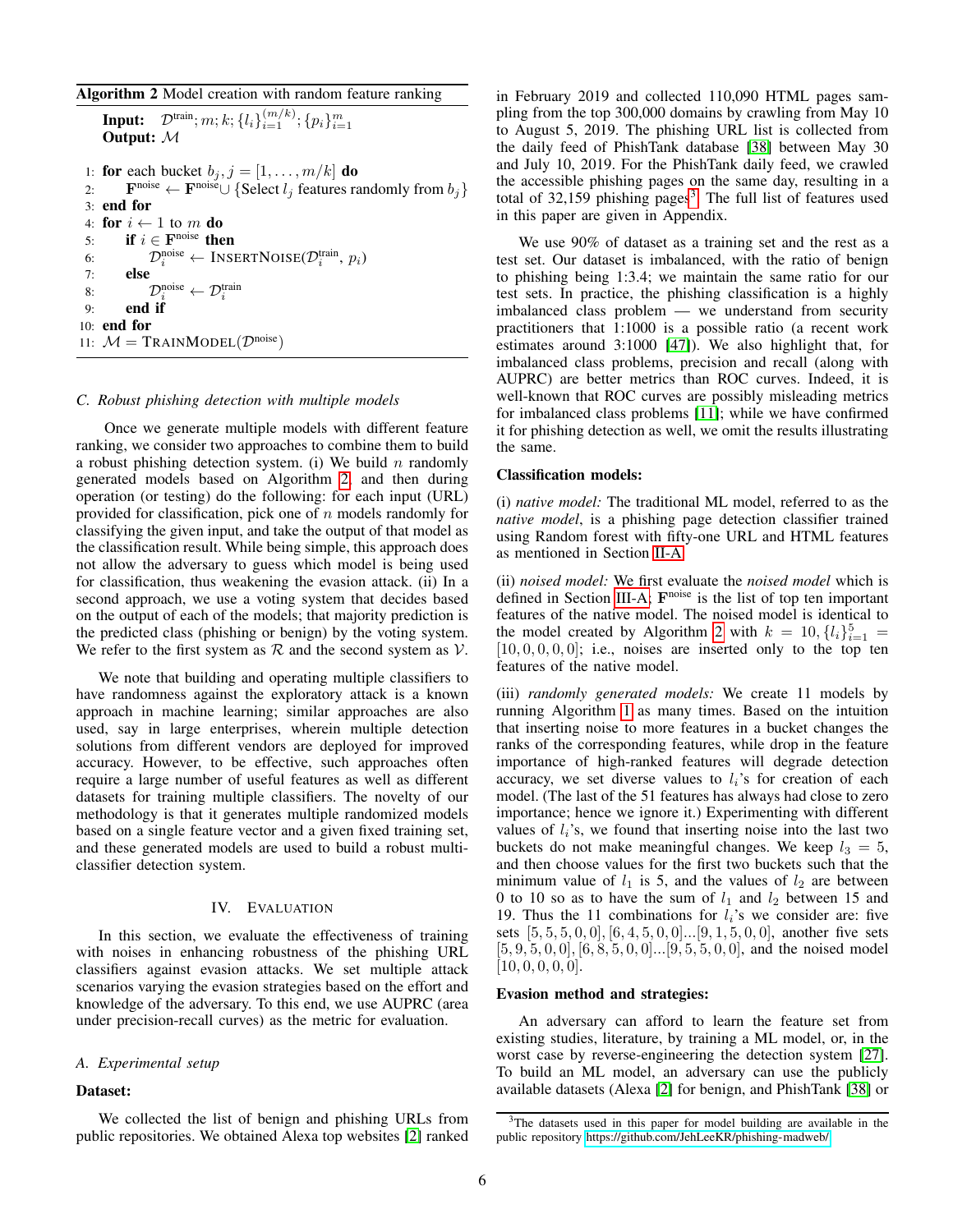OpenPhish [\[36\]](#page-10-34) for phishing URLs, for example) for training and subsequently learning the important features.

The evasion attacks we consider for experimentation here are basically achieved by copying the feature values from the benign dataset. In the case of phishing, this is also what an attack would want to achieve — to mimic a (target) benign page as much as possible. And benign pages are (obviously) available in public. In our experiments, the target benign pages that are mimicked are picked randomly, and the attack is constructed at the feature level — that is, features of a phishing URL is mimicked using the corresponding values from a benign feature vector. For maintaining the correlation between the feature values, all mimicked feature values of a phishing page come from the same benign page. However, note that, copying values of all benign features goes against the attack itself; for example, the phishing URL will not be the same as the targeted benign URL.

We define below, the different evasion strategies we assume an adversary can use against the ML-based phishing detection systems.

- [S1] Random feature attack: If an adversary cannot make an informed guess on the important features of the phishing classifier, the simplest strategy is to evade using an arbitrary set of features. In this random feature attack, we allow random selection of 20 features from the full list of 51 features.
- [S2] Evasion assuming knowledge of modelgeneration algorithm: We assume adversary has knowledge of Algorithm [2](#page-5-1) we defined for model generation. However, the adversary has no knowledge of the detection system in operation; in particular, how many models are used in operation and what kind of detection approach is used (randomly picked model or voting) is unknown to the adversary. Therefore, the adversary generates one model using Algorithm [2,](#page-5-1) and uses the top 20 features of this model for generating evasive samples. For a detection system that uses the same model among one of the randomly generated models (which is the case we consider), the attacker is guaranteed to 'hit' the right model at least once.
- [S3] Evasion assuming knowledge of the algorithm and partial knowledge of operation: We assume a stronger adversary who, not only has knowledge of Algorithm [2,](#page-5-1) but also has partial knowledge of detection system during operation. The attacker here knows the number of randomly generated models used for building the detection system; but yet does not know the defense strategy (random model or voting). The adversary, therefore, trains 11 models (as is used in our detection system in the experiments below), and subsequently finds out the 20 most frequently appearing features among the top 20 features of all the models. These most frequent 20 features are then used to generate evasive phishing samples. This is based on the intuition that, if a feature appears more frequently at high ranks in the multiple models, it is more likely to evade a running model.

<span id="page-6-0"></span>

Fig. 6: Robustness of noised model against attack evading the top 20 features (this is the same scenario used to illustrate the attack on the native model in Figure [2\)](#page-2-2)

#### *B. Results: single noised model*

We analyze the single noised model, where noises are inserted into the top 10 features. In Figure [6,](#page-6-0) we compare this model with the native model, under normal scenario as well as under evasion attack where the top 20 features are evaded. The legend [x%] means, x% of the phishing test set was modified for evasion. We observe that the noised model is much more robust than the native model, against the evasion attack. Yet, the AUPRC of the noised model is very close to the native model when there is no evasion.

However, for a fair comparison, the noised model should also be tested against an attack that evades on the top 20 features of the noised model (recall that, the feature ranking changes when noise is inserted; and the evasion features used above was the top 20 features of native model). Our experiments showed that the noised model is weak against attack [S2] that used top features from the noised model. The AUPRC for 50% test evasion reduced from a high 0.987 (under no evasion) to 0.791 (under evasion). This is not surprising — given that the noised model is just another model with a different ranking of features, it will also be weak against an evasion attack targeting its own top features. For achieving such a weak performance, the adversary has to build a noised model on his own and then target the top features. Therefore, building yet another model that changes the feature ranks does not help against evasion attacks.

From now on, we show results for the case where 50% of the phishing test set is modified for evasion.

#### *C. Results: detection system with multiple randomized models*

The key property we try to achieve with the multi-model detection system is to have diverse feature ranking across the different models generated. To validate, we generated 11 models using Algorithm [2.](#page-5-1) We now analyze the feature ranks of the top 10 features of native model, in each of these 11 models. Figure [7](#page-7-0) plots the feature rankings. Observe that the top 10 features of the native model (marked on the Y-axis) are distributed across a wide range of ranks for each model, confirming to our goal of randomizing feature-rankings across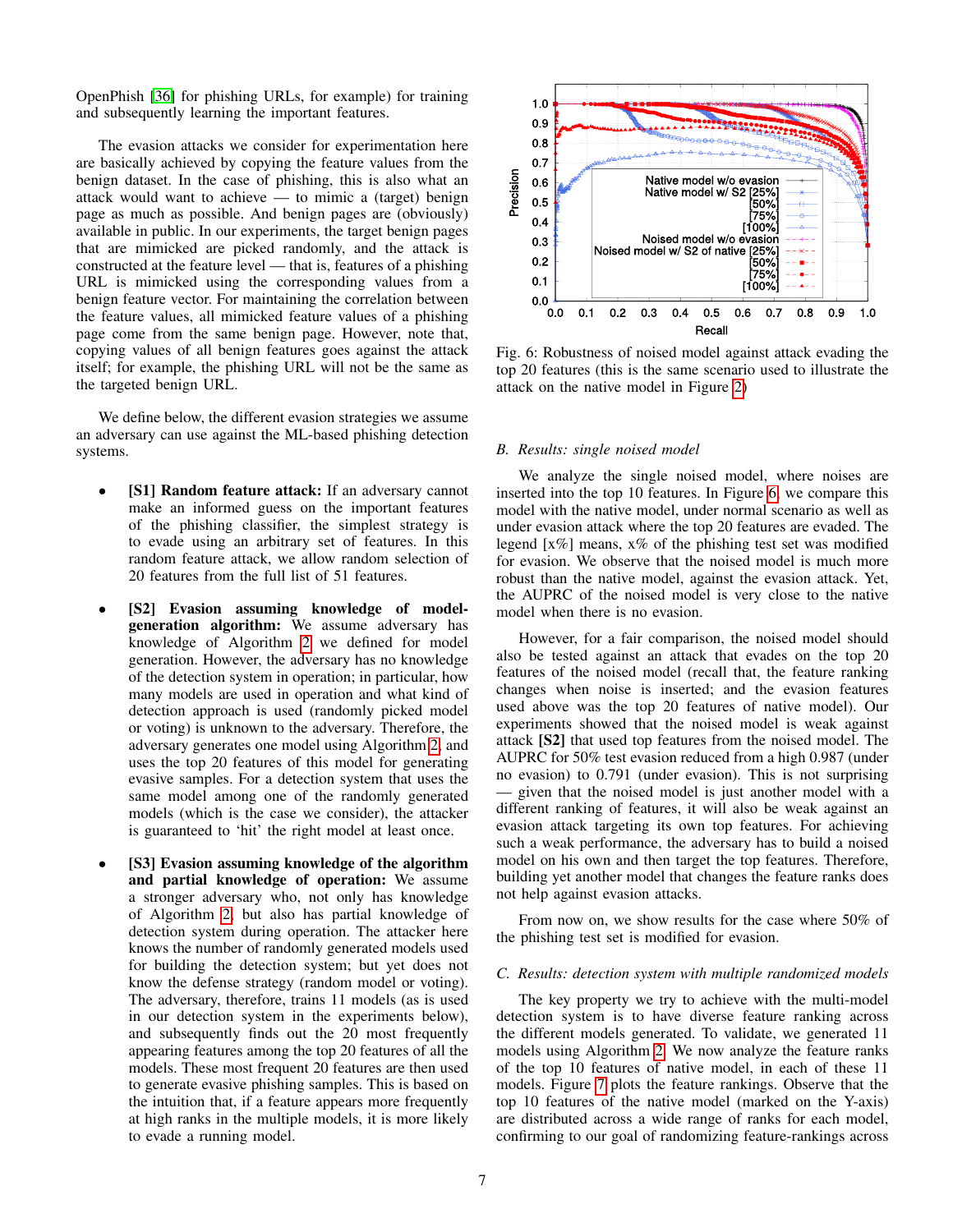<span id="page-7-0"></span>

Fig. 7: Rankings of top 10 features of the native model in randomly generated models  $M_1...M_{11}$ , following Algorithm [2.](#page-5-1)

<span id="page-7-1"></span>

Fig. 8: Performance comparison of randomly generated models with the native model. Note, for better clarity, the X and Y ranges are reduced to the higher end of the spectrum.

models. Recall that, for these models  $l_1 \geq 5$ ; hence at least five of the top 10 features of the native model are selected for noise insertion in each of these randomly generated models.

Before testing the robustness of the multi-model detection systems, we first evaluate the accuracy of each of the randomly generated models; this is necessary as the feature rankings in these models are different from the native model. More importantly, random number of features are noised in each of these models. As the precision-recall curves in Figure [8](#page-7-1) confirm, the performance degradation by noise insertion is small. The recall for 0.95 precision for the native model is 0.96, whereas that for the randomly generated models are in the range [0.92, 0.94].

As discussed in Section [III-C,](#page-5-3) we build two phishing detection systems based on the multiple models generated. The first one,  $R$ , chooses a model randomly each time a URL is processed, whereas the second one,  $V$ , uses voting to decide on the URL. Evidently,  $R$  requires execution of only one model to make a decision, whereas  $V$  requires execution of all models for an input URL. Figure [9](#page-7-2) plots the performance of  $R$  under the three evasion strategies. As there are 11 models, we plot the

<span id="page-7-2"></span>

Fig. 9: Detection performance of the multiple models in average, against the three evasion attacks considering multimodel system  $(R)$ 

<span id="page-7-3"></span>

Fig. 10: Detection performance of a voting system  $V$  against the three evasion attacks

average of the 11 models in this figure. Under both [S1] and [S3], for a precision of  $\sim 0.9$ , a recall of 0.8 can be achieved. For [S2], the recall at 0.9 precision drops to 0.7, which is still significantly better than what the native model achieves (around 0.55 recall at 0.9 precision). Interestingly, while [S3] requires more knowledge of the system in operation than [S2], the latter is a more effective attack than the former.

Figure [10](#page-7-3) plots the performance of the voting system  $V$ . Clearly, it performs better than  $R$  that selects models randomly in operation. Under all attacks, V achieves a recall of 0.9 for ∼ 0.9 precision. We also provide the AUPRC values of the native model and detection systems  $R$  and  $V$  in Table [II.](#page-8-1) When there is no evasion attack, all three models have similar performance. The random attack [S1] does not degrade the accuracy of any of the models. Whereas under [S2], the voting-based multimodel detection system outperforms both the native model as well as the detection system  $R$  that randomly picks one of the models during operation.

Finally, we experiment in a scenario where *the attacker chooses different models against a deployed detection system*. The evasion strategy is a generalization of  $[S2]$  — attacker generates 11 models (as we do for generating the randomized models) following Algorithm [2,](#page-5-1) thus creating models  $M_1, M_2, \ldots, M_{11}$ . In one experiment, the detection system tested is a static model (one of these 11 models is selected randomly for this purpose). In the second experiment, the voting-based multi-model detection system  $V$  is used; that is, we test against  $V$  which uses majority voting among the same 11 models  $M_1, M_2, \ldots, M_{11}$  to classify a URL. Figure [11](#page-8-2) plots the results against the static model. The worstcase performance is what happens if the attacker is "lucky".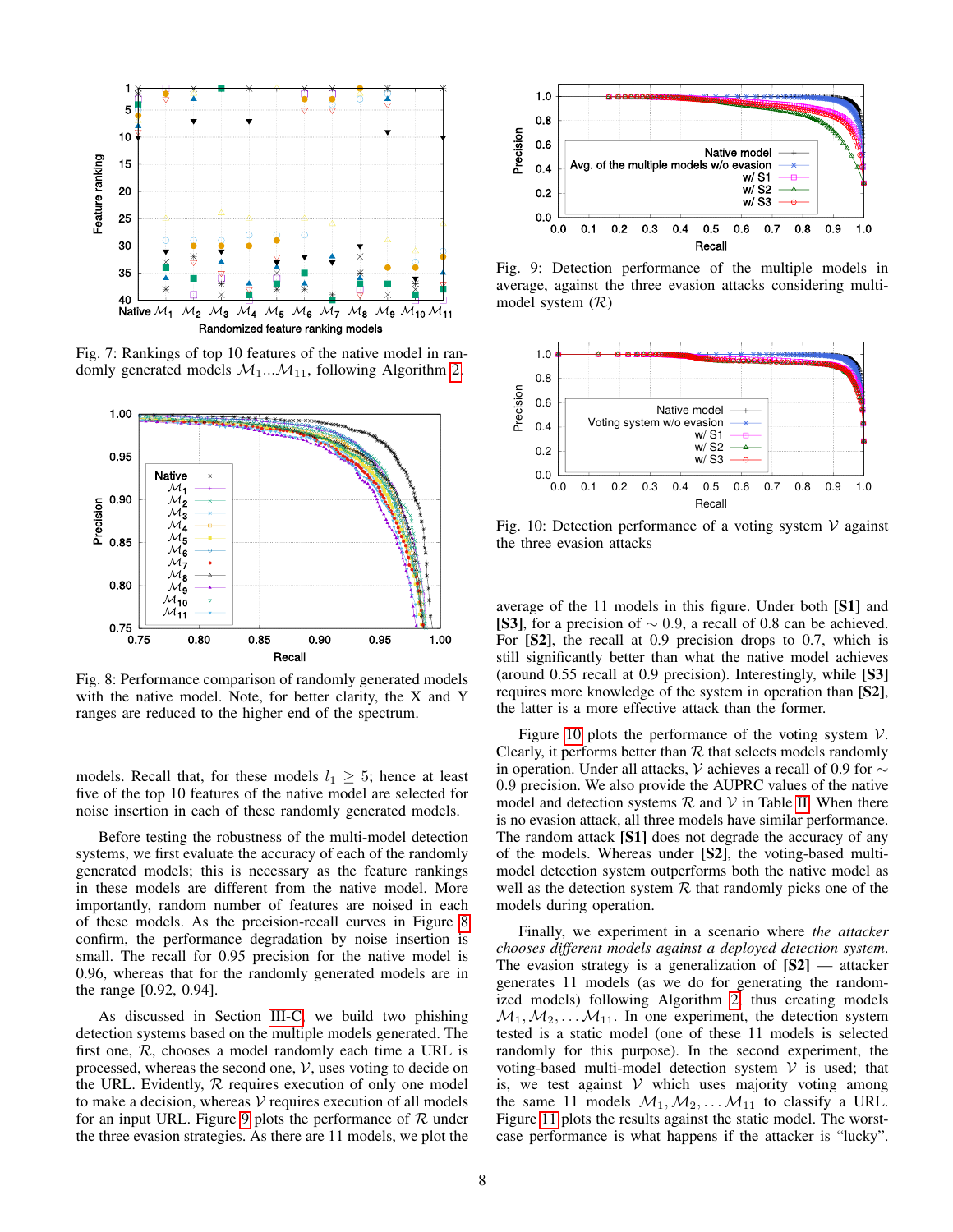<span id="page-8-2"></span>

Fig. 11: Detection performance of a detection system with a static model when attacked using a generalized [S2] evasion strategy that uses features from random models to evade

<span id="page-8-1"></span>TABLE II: AUPRC of multi-model systems against sophisticated evasion attacks

| Evasion type   | Native model | R.    |       |
|----------------|--------------|-------|-------|
| w/o evasion    | 0.991        | 0.983 | 0.987 |
| S1             | 0.972        | 0.945 | 0.966 |
| S <sub>2</sub> | 0.892        | 0.900 | 0.947 |
| S <sub>3</sub> | N/A          | 0.932 | 0.950 |

For precision of 0.8, the corresponding recall achieved is approximately 0.5. This worst-case performance is noticeable in the static model system with any of the 11 models as well as with the native model. Whereas, as seen in Figure [12,](#page-8-3) for the same attack against the voting-based detection system  $V$ , the recall at 0.8 precision in the worst-case is a high 0.84. This experiment demonstrates that, the voting-based multimodel detection system is not only better on average, but is much better in the worst-case than a statically chosen model generated via Algorithm [2.](#page-5-1)

#### V. DISCUSSIONS AND FUTURE WORK

<span id="page-8-0"></span>Multi-model evasion with base model knowledge: We now assume the strongest adversary. Though Algorithm [2](#page-5-1) generates different models at each execution, they all are essentially selecting a set of features from a given static set of 51 features for noise insertion. This static set of features implicitly defines a *base* model built from the feature set without any noise, and all the generated models are related to this base model as the original feature vector is fixed. Even if an adversary has knowledge of Algorithm [2,](#page-5-1) it will be extremely difficult to figure out this base model (this would require breaching the machine where the model is trained and successfully performing runtime leak of the program), along with the fact that there are exactly 11 models used in operation. Yet, we assume such an adversary and evasion strategy here, to further test our proposed detection system. The results are plotted in Figure [13.](#page-8-4) The comparison of our proposed multi-model detection systems is done with the native model. Note, for the native model, the base model is the same as the native model. We observe that the voting-based detection system performs the best. For precision of 0.8, the recall achieved is 0.9. Whereas, for the native model, 0.8 precision gives a recall of less than 0.8.

Black-box attack to the multi-classifier system: Black-box attack is a part of our threat model to learn the important

<span id="page-8-3"></span>

Fig. 12: Detection performance of the voting-based system  $(V)$ when attacked using a generalized [S2] evasion strategy that uses features from random models to evade

<span id="page-8-4"></span>

Fig. 13: Detection performance of a multi-model system  $(\mathcal{R})$ and a voting-based system  $(V)$  compared to the native model when attacked using top 20 feature of the base model used to create the multiple models

features, yet, the black-box attack also allows an adversary to have his own substitute model [\[50\]](#page-10-35), [\[37\]](#page-10-36). As it has been reported that an ensemble of classifiers does not guarantee robustness against adversarial samples [\[20\]](#page-10-37), [\[3\]](#page-9-5), the attacks with adversarial examples based on the system output (instead of the important features learned) should be considered as a threat to our proposal. This sophisticated attack would be considered for future work.

Evasion and noise insertion in Support Vector Machine: Our proposed robust phishing detection system was based on Random forest classifier, and so were the experiments until now. Another widely used ML model is Support Vector Machine (SVM); and there have been studies on multiclassifier approaches (e.g., SVM ensemble) for enhancing the robustness and accuracy of SVM-based solutions [\[24\]](#page-10-38). We now conduct a preliminary study to analyze the performance of SVM classifier for phishing detection, including under the evasion attacks. In addition, we also analyze how robust is a *noised* SVM model against evasion attacks.

Specifically, we built an SVM model with the radial basis function kernel and tested evasion attacks on 50% of the phishing test set, wherein evasion was based on (i) random 20 features and (ii) top 20 features of the native model. We used Algorithm [1](#page-4-0) on the top 10 features of the native SVM model to create a noised model. The results, depicted in Figure [14,](#page-9-6) give interesting insights compared to the results from Random forest models. One, the performance of the native SVM model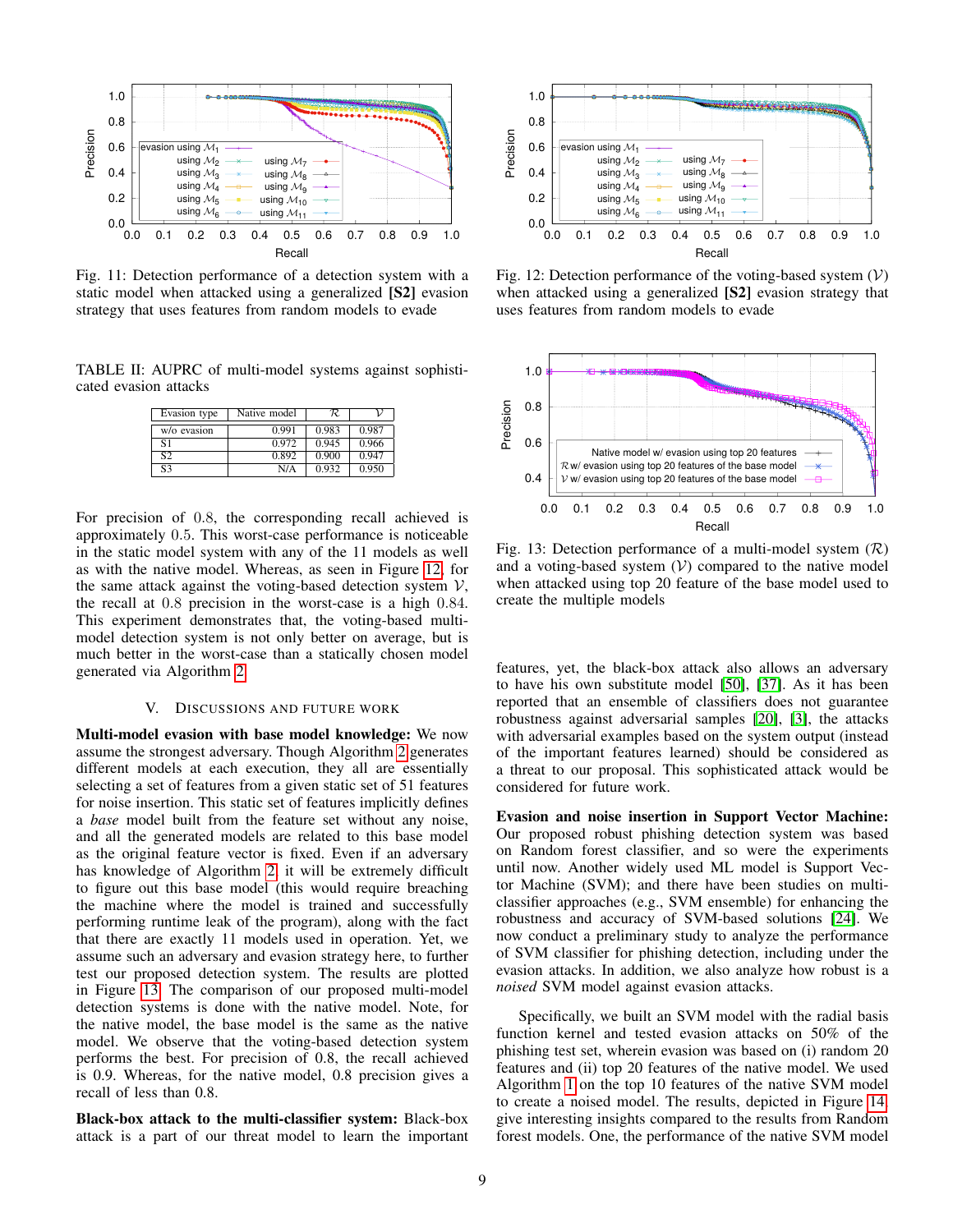<span id="page-9-6"></span>

Fig. 14: Effect of evasion attacks and noise insertion on an SVM classifier; evasion on random 20 features and evasion on top 20 features from Random forest model to a native SVM and a noised SVM model

degrades significantly under evasion attacks. The degradation is more pronounced when the evasive features are selected from the top 20 features (based on Random forest classifier) than when randomly selected. This means, knowledge of the top features, even though it was based on Random forest classifier, is helpful for an attacker to evade detection by the classifier. Two, unlike in previous experiments (using Random forests), the noised model experiences non-negligible degradation in PRC (precision-recall curve) when noise is injected into the native model.

And similarly, under evasion attack, the noised model is not more robust than the native model. Thus the current noise insertion approach is not directly applicable to SVM. However, changing feature ranking is still a valid approach for improving the robustness of SVM classifiers [\[10\]](#page-10-39), [\[15\]](#page-10-31).

#### VI. RELATED WORK

<span id="page-9-1"></span>Adversarial examples and attacks targeting ML-classifiers are not only an issue in the security domain but in others as well [\[42\]](#page-10-40), [\[9\]](#page-10-41). Meanwhile, security applications like phishing and malware detection systems are relatively less threatened by the causative attacks which target the training process and training data [\[25\]](#page-10-11) due to the special attention and inspection on their training data; instead, their services in public are open and hence vulnerable to exploratory attacks [\[4\]](#page-9-2), [\[23\]](#page-10-42), [\[27\]](#page-10-8). There have been two streams of studies explored to combat exploratory attacks (which rely on the knowledge of an adversary); one is via robust modeling, while the other is by preventing learning capability of the adversaries.

Kolcz *et al.* [\[25\]](#page-10-11) analyze and report the cost and performance of the robust modeling methods, in particular, by feature re-weighting. Of the few approaches for building a robust model by regularizing biased feature weights, the noise insertion approach [\[52\]](#page-10-43), [\[33\]](#page-10-44) can be considered suitable in domains that suffer from limited training set and risks not only accidental failure of a model but also deliberate evasion attacks (e.g., phishing page detection classifier).

On the other hand, the multi-classifier systems that are widely used for better accuracy and fault-tolerance [\[21\]](#page-10-45), [\[41\]](#page-10-46) are also considered as a countermeasure to prevent adversarial learning; and that is primarily based on the diversity and randomness achieved via the use of multiple models. Biggio *et. al.* studied randomisation strategies based on multi-classifier systems to prevent adversarial learning for evading a classifier, and also confirmed that a multi-classifier system can be more robust than a single classifier system in their series of studies [\[6\]](#page-10-47), [\[7\]](#page-10-25).

A recent study by Tong *et al.* [\[48\]](#page-10-10) introduces the idea of conserved features that are not modifiable without compromising the intended malicious functionality. They propose an algorithm to automatically extract the conserved features from the feature set and show effectiveness against evasion attacks on PDF malware detection. While this is a promising approach to limit the adversary in launching an evasive attack, such features are limited in the case of phishing; for example, much of the HTML features of a phishing page can be very similar to that of a benign web page, without compromising attacker's goal.

#### VII. CONCLUSION

Application of machine learning for phishing detection has been a promising direction in protecting end-users. However, as demonstrated by recent works as well as in this paper, ML-based phishing classifiers are also prone to adversarial attacks. Based on the insight that an adversary, with sufficient knowledge of machine learning algorithms and access to typically used training datasets, can learn important features for phishing detection, we explored an approach to randomize feature ranking to build a robust phishing detection system. Our proposed methodology makes it possible to create a number of diverse models from the same training dataset as well as the same feature set, and subsequently build a metaclassification system. Evaluations on real dataset showed that the voting-based multi-model phishing detection system not only has similar performance as the native model when there is no evasion attack, but is also more robust than the native model under evasion attack.

#### ACKNOWLEDGEMENT

This research is supported by the National Research Foundation, Prime Ministers Office, Singapore under its Corporate Laboratory@University Scheme, National University of Singapore, and Singapore Telecommunications Ltd.

#### **REFERENCES**

- <span id="page-9-0"></span>[1] (2019) Phishing trends and intelligence report. [Online]. Available: [https://info.phishlabs.com/hubfs/2019PTIReport/](https://info.phishlabs.com/hubfs/2019 PTI Report/2019 Phishing Trends and Intelligence Report.pdf) [2019PhishingTrendsandIntelligenceReport.pdf](https://info.phishlabs.com/hubfs/2019 PTI Report/2019 Phishing Trends and Intelligence Report.pdf)
- <span id="page-9-3"></span>[2] Alexa Internet, Inc, "Alexa top sites," [https://www.alexa.com/topsites,](https://www.alexa.com/topsites) 2019.
- <span id="page-9-5"></span>[3] A. Athalye, N. Carlini, and D. Wagner, "Obfuscated gradients give a false sense of security: Circumventing defenses to adversarial examples," *arXiv preprint arXiv:1802.00420*, 2018. [Online]. Available: <https://arxiv.org/abs/1802.00420>
- <span id="page-9-2"></span>[4] M. Barreno, B. Nelson, R. Sears, A. D. Joseph, and J. D. Tygar, "Can machine learning be secure?" in *Proc. ACM CCS*, 2006, pp. 16–25.
- <span id="page-9-4"></span>[5] B. Biggio, I. Corona, G. Fumera, G. Giacinto, and F. Roli, "Bagging classifiers for fighting poisoning attacks in adversarial classification tasks," in *International workshop on multiple classifier systems*. Springer, 2011, pp. 350–359.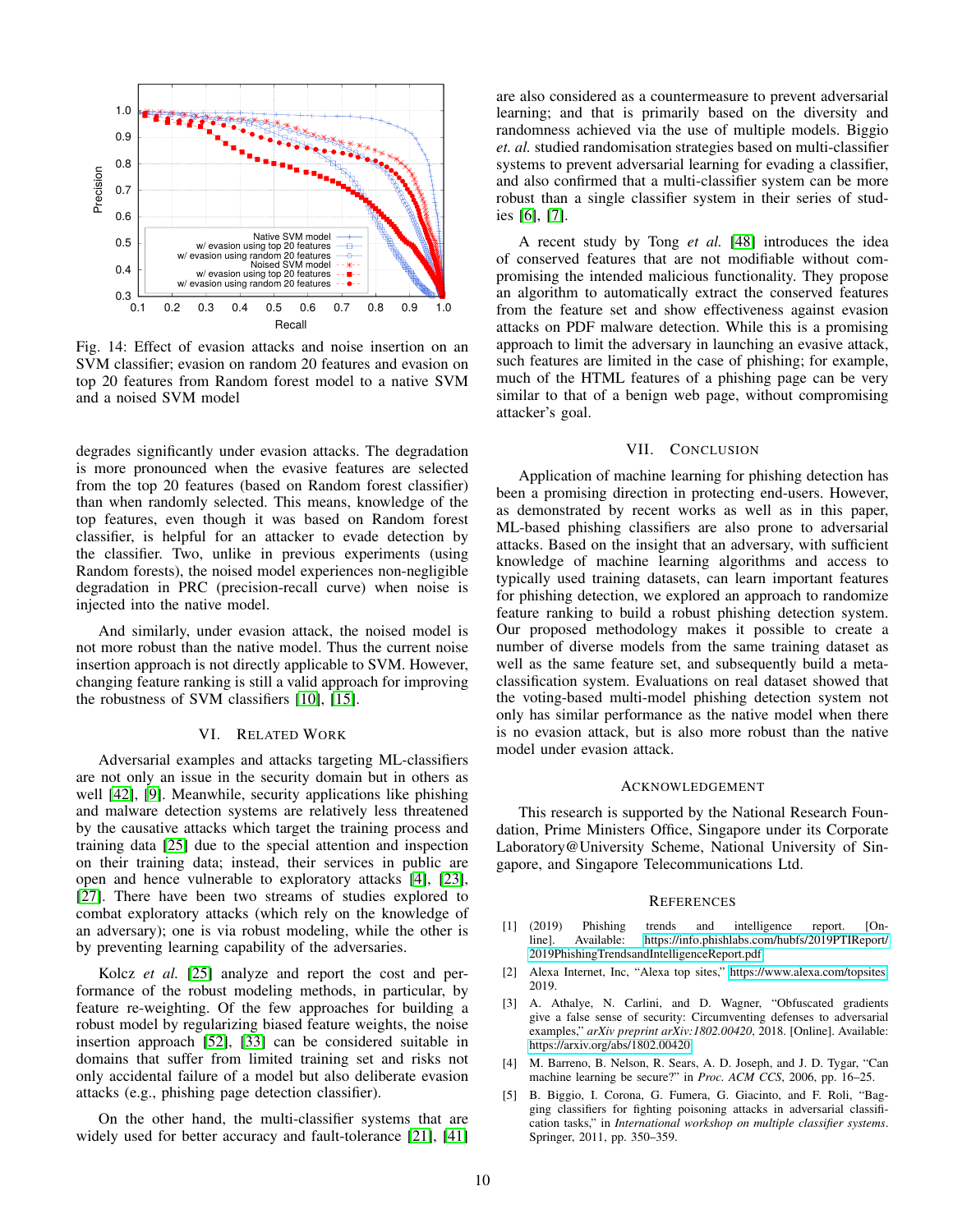- <span id="page-10-47"></span>[6] B. Biggio, G. Fumera, and F. Roli, "Adversarial pattern classification using multiple classifiers and randomisation," in *Proc. IAPR Joint Conf. S+SSPR*. Springer, 2008, pp. 500–509.
- <span id="page-10-25"></span>-, "Multiple classifier systems for robust classifier design in adversarial environments," *Intl. Journal of Machine Learning and Cybernetics*, vol. 1, no. 1-4, pp. 27–41, 2010.
- <span id="page-10-14"></span>[8] L. Bilge, S. Sen, D. Balzarotti, E. Kirda, and C. Kruegel, "Exposure: A Passive DNS Analysis Service to Detect and Report Malicious Domains," *ACM Trans. Inf. Syst. Secur.*, vol. 16, no. 4, Apr. 2014.
- <span id="page-10-41"></span>[9] N. Carlini and D. Wagner, "Audio adversarial examples: Targeted attacks on speech-to-text," in *Proc. IEEE SPW*, 2018, pp. 1–7.
- <span id="page-10-39"></span>[10] Y.-W. Chen and C.-J. Lin, "Combining SVMs with various feature selection strategies," in *Feature extraction*, 2006, pp. 315–324.
- <span id="page-10-33"></span>[11] J. Davis and M. Goadrich, "The relationship between Precision-Recall and ROC curves," in *Proc. ACM ICML*, 2006, pp. 233–240.
- <span id="page-10-30"></span>[12] O. Dekel, O. Shamir, and L. Xiao, "Learning to classify with missing and corrupted features," *Machine learning*, vol. 81, no. 2, pp. 149–178, 2010.
- <span id="page-10-24"></span>[13] B. A. Desai, D. M. Divakaran, I. Nevat, G. W. Peter, and M. Gurusamy, "A feature-ranking framework for IoT device classification," in *Proc. COMSNETS*. IEEE, 2019, pp. 64–71.
- <span id="page-10-27"></span>[14] A. Y. Fu, L. Wenyin, and X. Deng, "Detecting phishing web pages with visual similarity assessment based on earth mover's distance (EMD)," *IEEE Trans. Dependable Secure Comput.*, vol. 3, no. 4, pp. 301–311, 2006.
- <span id="page-10-31"></span>[15] A. Globerson and S. Roweis, "Nightmare at test time: robust learning by feature deletion," in *Proc. ACM ICML*, 2006, pp. 353–360.
- <span id="page-10-7"></span>[16] Google Developers, "Google Safe Browsing." [Online]. Available: <https://developers.google.com/safe-browsing/>
- <span id="page-10-1"></span>[17] X. Guang, H. Jason, P. R. Carolyn, and C. Lorrie, "CANTINA+: A feature-rich machine learning framework for detecting phishing web sites," in *Proc. ACM TISSEC*, 2011, pp. 1–28.
- <span id="page-10-16"></span>[18] I. Hafeez, A. Y. Ding, L. Suomalainen, A. Kirichenko, and S. Tarkoma, "Securebox: Toward safer and smarter IoT networks," in *Proc. ACM CoNEXT*, 2016, pp. 55–60.
- <span id="page-10-29"></span>[19] X. Han, N. Kheir, and D. Balzarotti, "Phisheye: Live monitoring of sandboxed phishing kits," in *Proc. ACM CCS*, 2016, pp. 1402–1413.
- <span id="page-10-37"></span>[20] W. He, J. Wei, X. Chen, N. Carlini, and D. Song, "Adversarial example defense: Ensembles of weak defenses are not strong," in *Proc. WOOT*, 2017.
- <span id="page-10-45"></span>[21] T. K. Ho, J. J. Hull, and S. N. Srihari, "Decision combination in multiple classifier systems," *IEEE Trans. Pattern Anal. Mach. Intell.*, no. 1, pp. 66–75, 1994.
- <span id="page-10-19"></span>[22] S. Hossein, B. Bruhadeshwar, and R. Indrakshi, "Kn0W Thy Doma1N Name: Unbiased Phishing Detection Using Domain Name Based Features," in *Access Control Models and Technologies*, 2018.
- <span id="page-10-42"></span>[23] L. Huang, A. D. Joseph, B. Nelson, B. I. Rubinstein, and J. D. Tygar, "Adversarial machine learning," in *Proc. ACM AISEC*, 2011, pp. 43–58.
- <span id="page-10-38"></span>[24] H.-C. Kim, S. Pang, H.-M. Je, D. Kim, and S. Y. Bang, "Constructing support vector machine ensemble," *Pattern recognition*, vol. 36, no. 12, pp. 2757–2767, 2003.
- <span id="page-10-11"></span>[25] A. Kołcz and C. H. Teo, "Feature weighting for improved classifier robustness," in *Proc. CEAS*. ACM, 2009.
- <span id="page-10-3"></span>[26] H. Le, Q. Pham, D. Sahoo, and S. C. Hoi, "URLNet: learning a URL representation with deep learning for malicious URL detection," *arXiv preprint arXiv:1802.03162*, 2018. [Online]. Available: <https://arxiv.org/abs/1802.03162>
- <span id="page-10-8"></span>[27] B. Liang, M. Su, W. You, W. Shi, and G. Yang, "Cracking classifiers for evasion: a case study on the Google's phishing pages filter," in *Proc. WWW*, 2016, pp. 345–356.
- <span id="page-10-22"></span>[28] J. Ma, L. K. Saul, S. Savage, and G. M. Voelker, "Beyond blacklists: learning to detect malicious web sites from suspicious URLs," in *Proc. ACM SIGKDD*, 2009, pp. 1245–1254.
- <span id="page-10-6"></span>[29] McAfee, "McAfee WebAdvisor." [Online]. Available: [https://www.mcafee.com/consumer/en-sg/store/m0/catalog/mwad](https://www.mcafee.com/consumer/en-sg/store/m0/catalog/mwad_528/mcafee-web-advisor.html) [528/mcafee-web-advisor.html](https://www.mcafee.com/consumer/en-sg/store/m0/catalog/mwad_528/mcafee-web-advisor.html)
- <span id="page-10-18"></span>[30] D. K. McGrath and M. Gupta, "Behind Phishing: An Examination of Phisher Modi Operandi." vol. 8, 2008.
- <span id="page-10-28"></span>[31] E. Medvet, E. Kirda, and C. Kruegel, "Visual-similarity-based phishing detection," in *Proc. SecureComm*. ACM, 2008.
- <span id="page-10-0"></span>[32] Mimecast, "Advancing Your Anti-Phishing Program," 2018. [Online]. Available: [https://www.gartner.com/imagesrv/media-products/](https://www.gartner.com/imagesrv/media-products/pdf/mimecast/Mimecast-1-4QT9Y3H.pdf) [pdf/mimecast/Mimecast-1-4QT9Y3H.pdf](https://www.gartner.com/imagesrv/media-products/pdf/mimecast/Mimecast-1-4QT9Y3H.pdf)
- <span id="page-10-44"></span>[33] A. Neelakantan, L. Vilnis, Q. V. Le, I. Sutskever, L. Kaiser, K. Kurach, and J. Martens, "Adding gradient noise improves learning for very deep networks," *arXiv preprint arXiv:1511.06807*, 2015. [Online]. Available:<https://arxiv.org/pdf/1511.06807.pdf>
- <span id="page-10-12"></span>[34] I. Nevat, D. M. Divakaran, S. G. Nagarajan, P. Zhang, L. Su, L. L. Ko, and V. L. L. Thing, "Anomaly Detection and Attribution in Networks With Temporally Correlated Traffic," *IEEE/ACM Transactions on Networking*, vol. 26, no. 1, pp. 131–144, Feb 2018.
- <span id="page-10-13"></span>[35] Q. P. Nguyen, K. W. Lim, D. M. Divakaran, K. H. Low, and M. C. Chan, "GEE: A Gradient-based Explainable Variational Autoencoder for Network Anomaly Detection," in *IEEE Conf. on Communications and Network Security (CNS)*, June 2019, pp. 91–99.
- <span id="page-10-34"></span>[36] OpenPhish, "OpenPhish," [https://openphish.com/,](https://openphish.com/) 2019.
- <span id="page-10-36"></span>[37] N. Papernot, P. McDaniel, I. Goodfellow, S. Jha, Z. B. Celik, and A. Swami, "Practical black-box attacks against machine learning," in *Proc. ACM CCS*, 2017, pp. 506–519.
- <span id="page-10-23"></span>[38] PhishTank®, "PhishTank," [https://phishtank.com/,](https://phishtank.com/) 2019.
- <span id="page-10-17"></span>[39] V. Rakesh and D. Keith, "On the character of phishing urls: Accurate and robust statistical learning classiers," in *Proc. ACM CODASPY*, 2015, pp. 111–122.
- <span id="page-10-26"></span>[40] B. D. Rouani, M. Samragh, T. Javidi, and F. Koushanfar, "Safe machine learning and defeating adversarial attacks," *IEEE Security & Privacy*, vol. 17, no. 2, pp. 31–38, 2019.
- <span id="page-10-46"></span>[41] D. Ruta and B. Gabrys, "Classifier selection for majority voting," *Information fusion*, vol. 6, no. 1, pp. 63–81, 2005.
- <span id="page-10-40"></span>[42] P. Samangouei, M. Kabkab, and R. Chellappa, "Defense-GAN: Protecting classifiers against adversarial attacks using generative models," *arXiv preprint arXiv:1805.06605*, 2018. [Online]. Available: <https://arxiv.org/abs/1805.06605>
- <span id="page-10-15"></span>[43] M. Samuel, F. Jrme, S. Radu, and E. Thomas, "PhishStorm: Detecting phishing with streaming analytics," vol. 11, no. 4, pp. 458–471, 2014.
- <span id="page-10-2"></span>[44] M. Samuel, S. Kalle, S. Nidhi, and A. N, "Know Your Phish: Novel Techniques for Detecting Phishing Sites and Their Targets," in *Proc. IEEE ICDCS*, 2016.
- <span id="page-10-9"></span>[45] H. Shirazi, B. Bezawada, I. Ray, and C. Anderson, "Adversarial sampling attacks against phishing detection," in *Data and Applications Security and Privacy XXXIII*, S. N. Foley, Ed., 2019, pp. 83–101.
- <span id="page-10-20"></span>[46] K. Thomas, C. Grier, J. Ma, V. Paxson, and D. Song, "Design and evaluation of a real-time URL spam filtering service," in *Proc. IEEE S&P*, 2011, pp. 447–462.
- <span id="page-10-32"></span>[47] K. Tian, S. T. K. Jan, H. Hu, D. Yao, and G. Wang, "Needle in a haystack: Tracking down elite phishing domains in the wild," in *Proc. IMC*. ACM, 2018, pp. 429–442.
- <span id="page-10-10"></span>L. Tong, B. Li, C. Hajaj, C. Xiao, N. Zhang, and Y. Vorobeychik, "Improving robustness of ML classifiers against realizable evasion attacks using conserved features," in *Proc. USENIX Security*, 2019, pp. 285–302.
- <span id="page-10-5"></span>[49] V. Total, "VirusTotal-free online virus, malware and URL scanner," 2012. [Online]. Available:<https://www.virustotal.com/en>
- <span id="page-10-35"></span>[50] F. Tramèr, F. Zhang, A. Juels, M. K. Reiter, and T. Ristenpart, "Stealing machine learning models via prediction apis," in *Proc. USENIX Security*, 2016, pp. 601–618.
- <span id="page-10-21"></span>[51] C. Whittaker, B. Ryner, and M. Nazif, "Large-scale automatic classification of phishing pages," in *Proc. NDSS*, 2010.
- <span id="page-10-43"></span>[52] Z. You, J. Ye, K. Li, Z. Xu, and P. Wang, "Adversarial noise layer: Regularize neural network by adding noise," in *IEEE ICIP*, 2019, pp. 909–913.
- <span id="page-10-4"></span>[53] L. Yukun, Y. Zhenguo, C. Xu, Y. Huaping, and L. Wenyin, "A stacking model using URL and HTML features for phishing webpage detection,' in *Future Generation Computer Systems*. Elsevier, 2019, pp. 27–39.